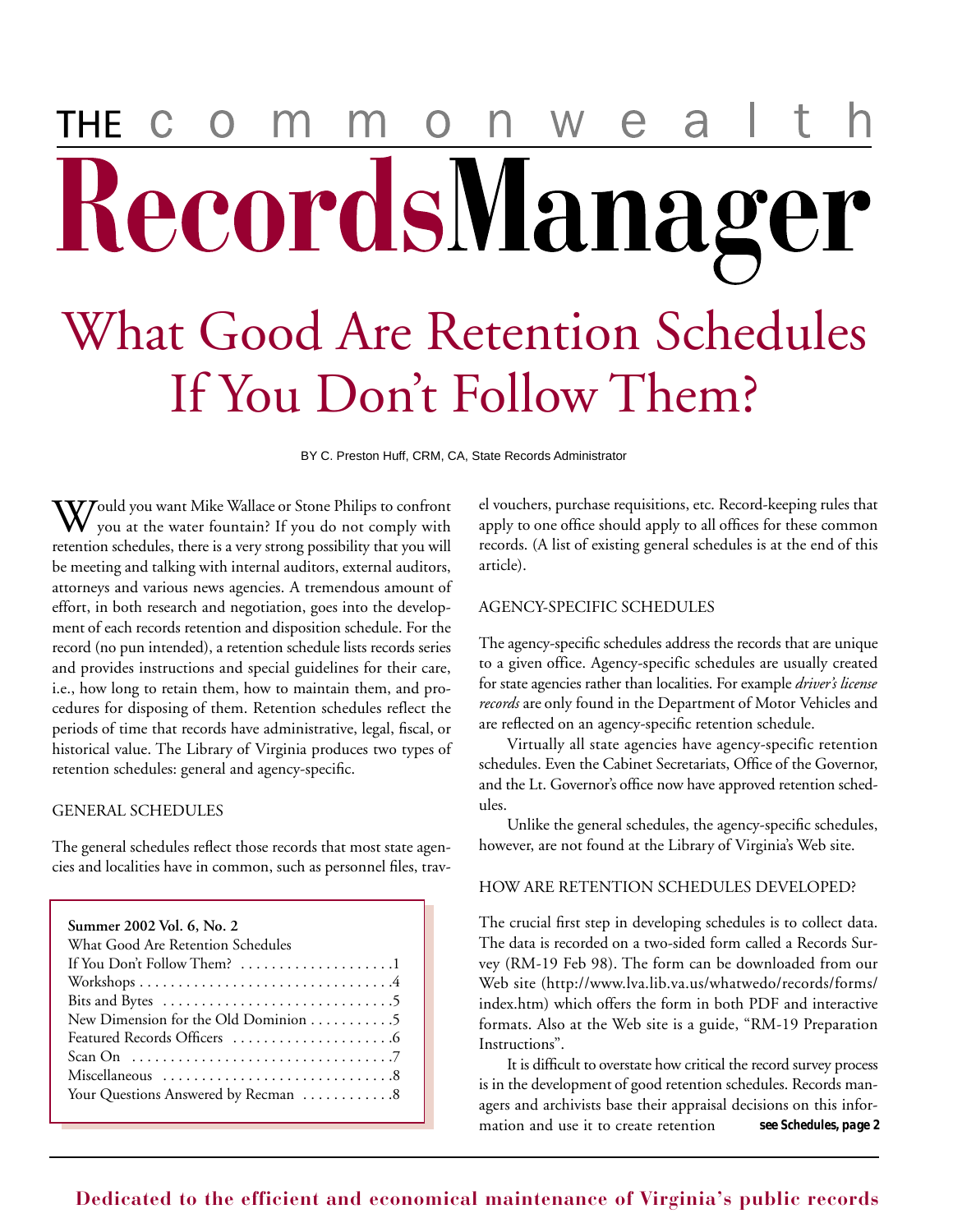#### **Summer 2002 Vol. 6, No. 2** THE COMMONWealth RecordsManager

This newsletter is published twice a year, in the summer and winter, to keep the records officers of the Commonwealth of Virginia apprised of their responsibilities as the caretakers of state and local government public records. Reader participation is invited.



**Records Management and Imaging Services Division**

800 East Broad Street Richmond, Virginia 23219 (804) 692-3600 • (804) 692-3603 fax http://www.lva.lib.va.us E-mail: recman@lva.lib.va.us

> Nolan T. Yelich *Librarian of Virginia*

C. Preston Huff, *CRM, CA State Records Administrator* 692-3607; phuff@lva.lib.va.us

Richard M. Harrington *Manager, Imaging Services Branch* 236-3701; rharrington@lva.lib.va.us

Robert F. Nawrocki, *CRM Electronic Records Coordinator* 692-3505; rnawrocki@lva.lib.va.us

Benjamin B. Smith *Manager, State Records Center* 236-3711; bbsmith@lva.lib.va.us

#### **Records Analysis Section, Records and Information Management Analysts**

John Breeden, *CRM Manager, Records Analysis Section* 692-3612; jbreeden@lva.lib.va.us

Frank English 692-3610; fenglish@lva.lib.va.us

William Henson, *CRM* 692-3611; whenson@lva.lib.va.us

Russ Riter 692-3609; rriter@lva.lib.va.us

Patrice W. Morgan *Program Support Technician* 692-3600; pmorgan@lva.lib.va.us

Joanne R. Smith *Editor/Analyst* 692-3608; jsmith@lva.lib.va.us

| THE LIBRARY OF VIRGINIA<br>RECORDS MANAGEMENT AND MAGING SERVICES OVERDON<br>From Rill J Aug 181 |                                                                                                                                                                                                                                                                                                                                                                                                                                                   | 202-002<br>SPECIFIC SCHEDULE NO.<br>THE LIBRARY OF VIRGINIA |                                                                                                                                                                                                                                                                                                                                                                                                                                                                                                                                                               |
|--------------------------------------------------------------------------------------------------|---------------------------------------------------------------------------------------------------------------------------------------------------------------------------------------------------------------------------------------------------------------------------------------------------------------------------------------------------------------------------------------------------------------------------------------------------|-------------------------------------------------------------|---------------------------------------------------------------------------------------------------------------------------------------------------------------------------------------------------------------------------------------------------------------------------------------------------------------------------------------------------------------------------------------------------------------------------------------------------------------------------------------------------------------------------------------------------------------|
|                                                                                                  | DIVISION: Office of the Librarian of Virginia                                                                                                                                                                                                                                                                                                                                                                                                     |                                                             |                                                                                                                                                                                                                                                                                                                                                                                                                                                                                                                                                               |
|                                                                                                  |                                                                                                                                                                                                                                                                                                                                                                                                                                                   |                                                             | The achedule on the attached page(s) is approved with agreement to follow the records retention and disposition policies folled below:                                                                                                                                                                                                                                                                                                                                                                                                                        |
|                                                                                                  | AGENCY APPROVAL<br>AGENCY HEAD OR DEPUTY<br>atan .                                                                                                                                                                                                                                                                                                                                                                                                |                                                             | STATE APPROVAL<br>STATE RECORDS ADMINISTRATOR C. CASTON-H                                                                                                                                                                                                                                                                                                                                                                                                                                                                                                     |
|                                                                                                  | Robert L. L.V<br><b>AGENCY RECORDS OFFICER</b>                                                                                                                                                                                                                                                                                                                                                                                                    |                                                             | <b>COMPTROLLER OR DEPUTY</b>                                                                                                                                                                                                                                                                                                                                                                                                                                                                                                                                  |
|                                                                                                  | 10130198<br>EFFECTIVE SCHOOLLE DATE:                                                                                                                                                                                                                                                                                                                                                                                                              |                                                             | PAGE 1 OF 5 PAGES                                                                                                                                                                                                                                                                                                                                                                                                                                                                                                                                             |
| 2.                                                                                               | Public Records Act. §§ 42.1-76, et. see, of the Code of Virginia for the<br>retention and disposition of the records as stated on the effected<br>радой).<br>This schedule supersedes presiously approved applicable selvebles.<br>This schedule is used in conjunction with the Cartificate of Records<br>Disposal (Form RM-3). A signed RM-3 must be approved by the<br>designated records officer and on file in the agency or locality before |                                                             | be resolved before the records can be destroyed. Knowledge of<br>subpownes, investigations or litigation that resecreably may involve the<br>Inted records suspends any disposal or reformating processes until all<br><b>Issues are resolved</b> .<br>The retentions and dispositions listed on the atteched page(x) apply.<br>T.<br>regardless of physical format, i.e., paper, microfilm, electronic storage,<br>optical imaging, etc. Unless prohibited by law, records may be<br>reformatied at agency or locality discretion. Microfilming must be done |
| ä.                                                                                               | records can be destroyed. After the records are destroyed, the original<br>signed RM-3 must be sent to Library of Visginia (LVA).<br>Any records created before the Canalitation of 1902 came into effect<br>(January 1, 1904) must be offered, in writing, to the LVA before applying<br>these disposition instructions. Offered records can be destroyed 60                                                                                     |                                                             | in accordance with \$5 17VAC15-20-10, et. sec. of the Virginia<br>Administrative Code, "Standards for the Microfilming of Public Records<br>for Archival Retention."<br>Custodians of records must ensure that information in confidential or<br>٠.<br>privacy protected records is protected from unauthorized disclosure                                                                                                                                                                                                                                    |

schedules. The old adage of "garbage in – garbage out" really applies to this phase of records management. **Schedules ...**

The Library of Virginia records and information analyst assigned to your agency incorporates the records survey (sometimes called a records inventory) into your proposed retention schedule. This schedule is then discussed with you and your agency's management to ensure that it accurately reflects the records series for your office and that the recommendations contained in the draft retention schedule meet your needs.

#### BENEFITS OF A RETENTION SCHEDULE

There are numerous reasons for having a retention schedule for your office:

- Virginia Public Records Act (§42.1-86.1) states *"No agency shall destroy or discard public records without a retention and disposition schedule approved by the Librarian of Virginia…"*
- Allows for records that are no longer useful to be legally destroyed.
- Helps reduce the space and equipment

necessary for filing records, thus saving money.

- Releases electronic storage space on computer disks, video, and audio tapes.
- Ensures that records needed for legal, fiscal, or administrative purposes will not be destroyed prematurely.
- Assists with making reformatting decisions, i.e., converting records to microfilm or scanning them for use on a computer.
- Provides information for a vital records protection plan.
- Ensures the preservation of historical records.
- May indicate the privacy status of a given records series.

#### IMPLEMENTING THE RETENTION **SCHEDULE**

Having an up-to-date retention schedule and following it contributes to the overall efficiency of your office. Do not keep records longer than necessary. If you have obsolete records that should have been destroyed pursuant to the approved retention schedule and litigation, investigation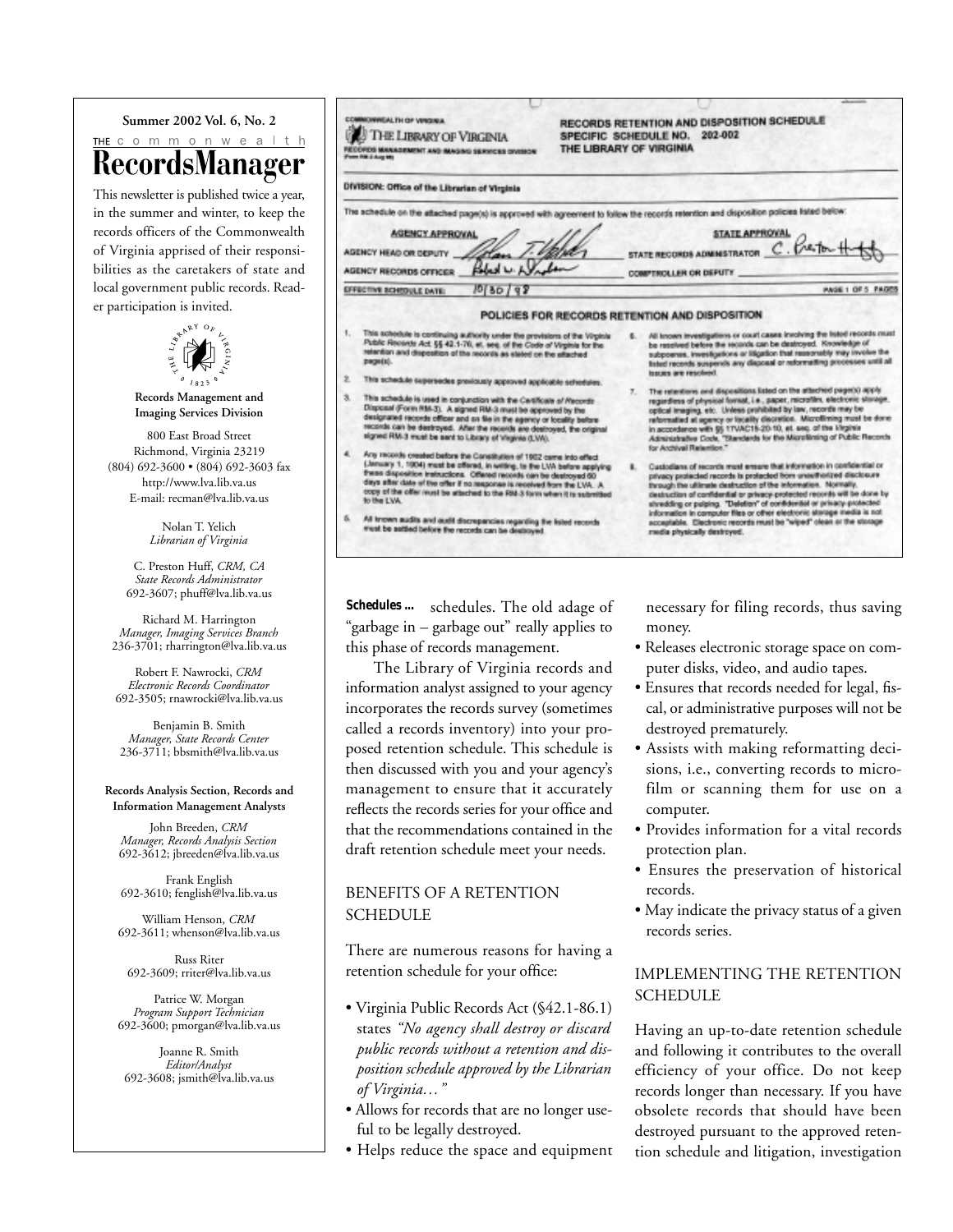or audit begins, you can not implement the schedule. You must produce the records even though they would have been destroyed had you followed the retention schedule. **The time periods listed on the retention schedule are not merely guidelines. You must destroy obsolete records in the normal course of business.** Destroy such records in a regular, predictable pattern and document their destruction using the Certificate of Records Destruction (RM-3 Nov 99). See http://www.lva.lib.va.us/whatwedo/records/fo rms/ index.htm for a PDF or interactive format. Also, see the Virginia Public Records Management Manual, Chapter 5, Procedures for Destroying Public Records (http://www/lva/lib/va/us/whatwedo/records/ manuals/00m-ch5.htm) for details regarding the important process of properly destroying obsolete records.

#### FOR MORE INFORMATION

Please do not hesitate to contact the staff of the Records Analysis Section, headed by John Breeden, CRM, Manager, who will be happy to assist in developing or overhauling your retention schedules or to answer any questions about this process that you may have. John may be reached at (804) 692-3612 or e-mail him at jbreeden@lva.lib.va.us.

#### SUGGESTION

If you have an agency-specific retention schedule that is more than five years old, I suggest that you contact John Breeden as soon as possible to assist in a review of your schedule to ensure that it is meeting your current needs. Typically, older retention schedules usually need tweaking, if not a complete overhaul. Retention schedules should reflect the dynamic changes occurring in your record-keeping and information systems.

Having up-to-date retention schedules and properly implementing them on a routine basis is basic to a well-run, efficient records management program. Let us know if we can be of assistance to you. It takes a partnership between the staff of my division, Records Management and Imaging Services Division and your office to make this work. Call us if you need help.

#### GENERAL RECORDS RETENTION AND DISPOSITION SCHEDULES FOR STATE AGENCIES

- GS 101, Administrative Records (May 00)
- GS 102, Fiscal Records (May 97)
- GS 103, Personnel Records (Feb 00)
- GS 104, Mailroom Records (Mar 01)
- GS 105, Motor Vehicle Records (Apr 01)
- GS 106, General Services Records (Sep 00)
- GS 107, Food Service Records (May 01)
- GS 108, Fire, Safety and Security Records (Aug 01)
- GS 109, Library and Museum Records (Aug 01)
- GS 110, Electronic Records (Oct 98)
- GS 111, College and University Records (May 01)
- GS 112, Community College Records, formerly 261-GS-1, now replaced by GS-111.
- GS 2000, Y2K Records (July 99)

#### GENERAL SCHEDULES FOR LOCAL GOVERNMENTS IN VIRGINIA

- GS 1, Election Records (Feb 96)
- GS 2, Fiscal Records (Sep 01)
- GS 3, Personnel Records (Feb 99)
- GS 4, County, City and Town Administration Records (Jun 01)
- GS 5, Assessment Records (Sep 01)
- GS 6, Land Use and Public Works Records (Feb 96)
- GS 7, Public Utilities (Feb 96)
- GS 8, Sheriff's Records (Sep 00)
- GS-9, Superseded: See GS-4
- GS 10, Fire and Rescue Records (Feb 96)
- GS 11, Parks and Recreation Records (Feb 96)
- GS 12, Circuit Court Records (Jul 99)
- GS 13, Commonwealth's Attorney Records (Feb 96)
- GS 14, County and Municipal Attorney's Records (Feb 96)
- GS 15, Social Services Records (Mar 02)
- GS 16, General Services Records (July 02)
- GS 17, Law Enforcement Records (May 01)
- GS 18, Community Services Records (Feb 96)
- GS 19, Administrative Records (Feb 01)
- GS 20, Health Records (Feb 96)
- GS 21, Public School Records (Feb 96)
- GS 22, Library Records (Feb 96)
- GS 23, Electronic Records (Oct 98) (See GS 2000 for Y2K Records)
- GS 24, Juvenile Residential Programs (Feb 96)
- GS 25, Community Corrections Act Program (Feb 96)
- GS 26, Pretrial Service Records (Feb 96)
- GS 27, Court Appointed Special Advocate (CASA) Records (Feb 96)
- GS 28, Treasurer's Records (Jun 01)
- GS 29, Criminal Justice Training Academy Records (Mar 99)
- GS 30,Virginia Alcohol Safety Action Program (VASAP) Records (Jun 99)
- GS 2000, Y2K Records (Jul 99)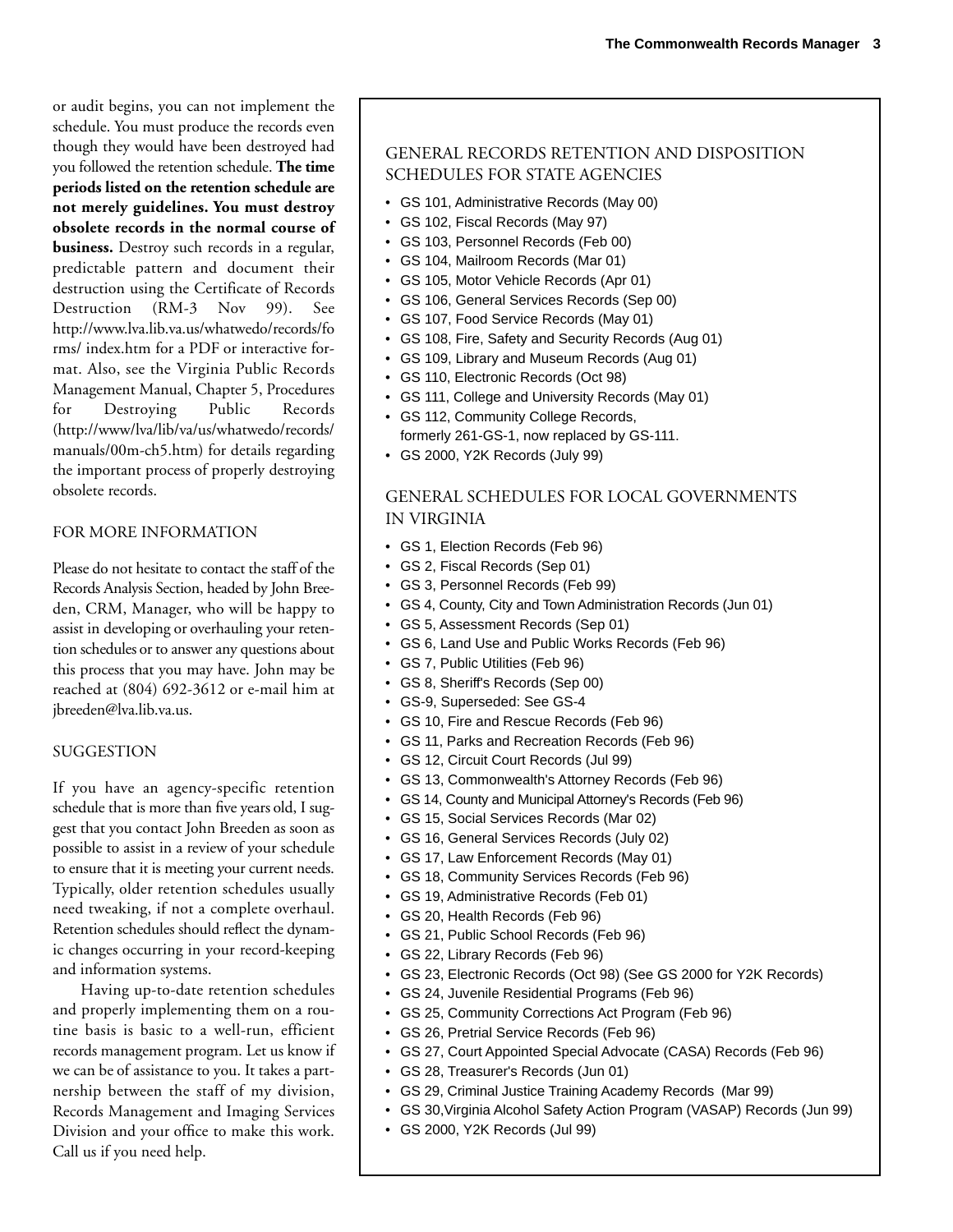

### **Records Management Workshops**

**There is no charge** for these courses. All designated Records Officers and others who have records management responsibilities should attend. Details and registration forms are available on our Web site or call us at (804) 692-3600. For more information on the workshops or to register on line go to http://www.lva.lib.va.us/whatwedo/records/ rectrain/index.htm. Any changes or additions will be posted to our Web site.

#### **Basic Records Management**

The essentials of public records management are discussed, including the Virginia Public Records Act, retention schedules, records surveys, electronic records, records disposal, and disaster preparedness.

**Please check Web site for future classes.**

#### **Intermediate Records Management**

In this workshop, we will discuss how to present and promote records management within your agency or locality, topics include obtaining program support, implementing a program, coordinating Records Officers' duties with other responsibilities, and continuing education.

| Sep. 18, 2002 | Northern VA (TBD)<br>$9:00 - 11:30$ a.m. |
|---------------|------------------------------------------|
| Nov. 13, 2002 | Library of Virginia<br>Richmond          |
|               | $1:00 - 3:30$ a.m.                       |

#### **New Technologies**

This workshop is intended to keep records officers abreast of new technologies and how they affect records management. Topics include imaging systems, electronic document management systems, microfilm, and electronic records management systems.

**Oct. 23, 2002 Waynesboro Public Library Waynesboro 9:00 - 11:30 p.m.** 

#### **Document Imaging**

This workshop discusses how to procure, implement, and operate an imaging system. It is geared toward individuals with responsibilities for purchasing, installing, or managing these systems.

**Nov. 13, 2002 Library of Virginia Richmond 9:00 - 11:30 p.m.**

#### **Disaster Planning For Your Records**

The Virginia Public Records Act requires state agencies and localities to develop plans to ensure the preservation of public records in the event of disaster or emergency. This workshop explains how to anticipate and mitigate disasters by identifying vulnerabilities, establish procedures to follow in the event of a disaster, and use the Workbook for Developing a Disaster Plan.

**Sept. 18, 2002 Northern VA (TBD) 1:00 - 3:30 a.m.**

#### **Managing Electronic Records**

Topics to be discussed include types of electronic records, advantages and disadvantages of formats, the Freedom of Information and Privacy Protection acts, retention schedules, e-mail, and destruction of electronic records.

**Oct. 23, 2002 Waynesboro Public Library Waynesboro 1:00 - 3:30 p.m.**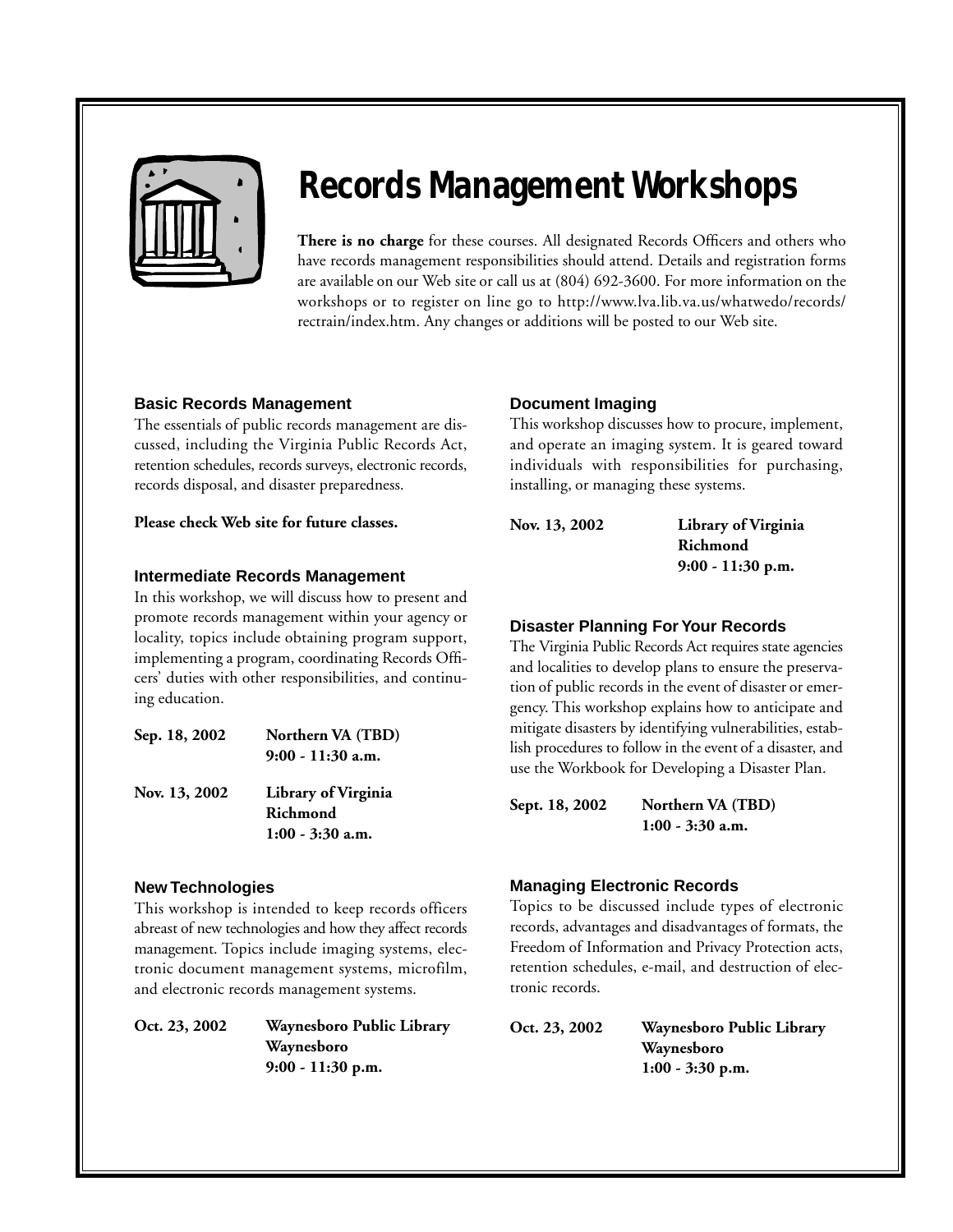### **NEW DIMENSION FOR THE OLD DOMINION The Evolution of Elections and Voting in Virginia**

#### **PART TWO OF A THREE PART SERIES**

BY G.L. Lamborn, General Registrar, City of Fairfax & Alice McKenna, Esquire, Officer of Election, City of Fairfax

#### *Two steps forward, two steps back…*

Following the Civil War, Virginia came under military rule. A convention met in 1867–1868 to create a new state constitution, often referred to as the Underwood Constitution for John W. Underwood, the convention's president. On 6 July 1869 the voters, including African-American men for the first time in a statewide election, approved the constitution by casting paper ballots. The secret (or Australian) ballot gradually replaced the public declaration of a voter's choice in Virginia elections. In 1884, white Democrats passed legislation establishing Electoral Boards in each jurisdiction to oversee

elections. By controlling the local Electoral Boards, the Democrats could control the elections, but the result was widespread voter fraud.

In 1901–1902 another constitutional convention met and, led by Carter Glass, of Lynchburg, imposed special conditions, tests, and qualifications that many African-American and white voters could not meet. The new constitution's suffrage provisions reduced the number of Virginia's voters by more than half. Another factor that enabled conservative Democrats, under the leadership of Harry Flood Byrd from the 1920s to the 1960s, to control state government was disproportionate representation for rural

counties with small voting populations as compared to the fast-growing urban areas of the state.

Set against this negative background were at least two positive developments. First, the commonwealth developed one of the first comprehensive election codes specifing uniform procedures throughout the state. (There are, in fact, states today that do not have uniform, detailed election procedures.) Title 24.2 *Code of Virginia* provides instructions to all candidates and election administrators in the commonwealth. Second, Virginia created a State Board of Elections in 1946. The State Board of Elections (SBE) provides guidance to the Electoral Boards and General Registrars and exercises a measure of oversight over statewide electoral processes. The State Board



consists of a Chairman, Vice Chairman, and Secretary. The Secretary of the State Board serves as the operating head of a staff supporting election operations on a statewide basis. Although the State Board only rarely intervenes in election matters, it nonetheless serves as a check on Electoral Boards that stray too far from acceptable norms. Its specific charter is to "obtain uniformity…legality and purity in all elections."

External forces also played a role in changing Virginia's election procedures. Of particular importance was a series of U.S. Supreme Court rulings that resulted in the "one man – one vote" decisions of

> the 1960s, such as *Baker v. Carr* and, more significantly for Virginia, *Mann v. Davis*. Enforcement of these decisions, which compelled redistricting based on equal representation, and which removed restraints on voting rights, reopened Virginia's political processes to real competition.

The legacy of the effort in 1902 to limit voting rights was the passage in 1964 of the 24th Amendment to the U.S. Constitution striking down the poll tax and the federal Voting Rights Act of 1965, which outlawed "tests and devices" that prevented citizens from voting. The act of 1965 applied to all seven southern states and parts of nine additional states in the south and west that had some history of restricting

voting rights. The act required that such covered jurisdictions submit all proposed changes to voting procedures or polling places to the Civil Rights Division of the U.S. Department of Justice (DOJ) for "pre-clearance" before the changes might be made. In this way, DOJ could exercise oversight and block any changes it deemed discriminatory or illegal.

Virginia is still covered by the Voting Rights Act. However, three communities—the City of Fairfax, and the Counties of Frederick and Shenandoah—have received exemption from the "pre-clearance" clause because of their demonstrated excellent records of compliance with federal and state law guaranteeing voting rights. Many other Virginia communities with equally solid records are sure to follow.

### **Bits and Bytes**

BY Robert F. Nawrocki, CRM, Electronic Records Coordinator

#### Electronic Records Guidelines

The Library of Virginia's revised Electronic Records Guidelines were approved at the June meeting of the Library of Virginia's Board. Once they are approved the guidelines will be posted on the Library

of Virginia Web site. The electronic records chapter of the Virginia Public Records Management Manual is also being revised.

#### Got Mail?

Would you be interested in a workshop on Managing E-Mail? If you are please drop me a note at rnawrocki@lva.lib.va.us. Also let me know what other electronic records workshops you would be interested in attending.

#### CD or DVD?

DVDs hold significantly more information than CD-ROMs, 4.7 gigabytes vs. 650 megabytes. Before making the switch you need to remember that there are three competing standards for writing to DVD. There are DVD-RW, DVD+RW, and DVD-RAM and there is no reader that can read all three standards. Each of these standards is supported by a different group of manufacturers. There should be a decision on the accepted standard soon.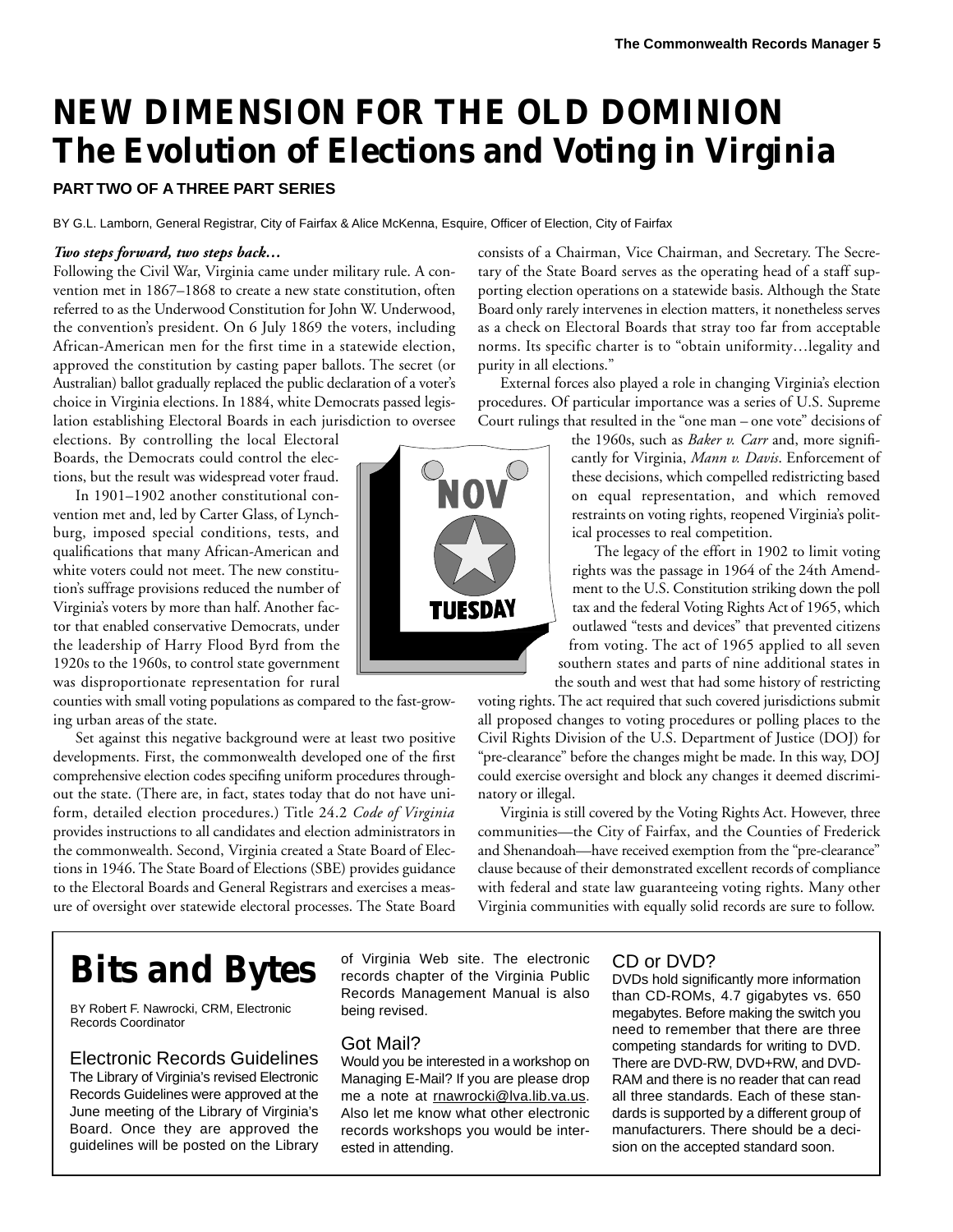## **DNA Could Save The Day-But You've Got To Know Where To Find It!**

BY William Henson, CRM, Records and Information Management Analyst

Newspapers are filled with stories of how science and technology provide law enforcement agencies with new ways of collecting evidence and solving crimes. This is an area that **Suzanne Ray,** agency records officer for the **Division of Forensic Science (DFS),** knows well**.** She assumed the duties of agency records officer in 1990, when DFS became a separate division within the Department of General Services, and continued in this capacity after the division was transferred to the Department of Criminal Justice Services in 1996.

The Division of Forensic Science has about 250 employees who work in four laboratories located in Richmond, Fairfax, Norfolk, and Roanoke. They serve law enforcement agencies statewide by performing scientific analyses on evi-

dence recovered from crime scenes, providing training, and performing other support services. DFS is a comprehensive program encompassing the traditional forensic science disciplines of drug analysis, toxicology, firearms and toolmarks, trace evidence, latent prints, questioned documents, and forensic biology (DNA). The labs also do work in related sub-disciplines, such as impressions and image enhancement.

Recent advances in DNA analysis capability are prompting a reexamination of case files from as long ago as 1974. Increased demand for evaluation and subsequent additional reports underscores the importance of carefully maintaining and preserving these important records. DFS currently generates almost 75,000 case files per year statewide. These files must be accurately retained, up-to-date, and readily available when examiners require them for court testimony or to respond to any inquiries about a case. For those reasons, and because of severe space limitations, DFS first began working with



the Library of Virginia's **State Records Center (SRC)** almost twenty years ago. Records retention schedules were developed then for case files, certain training records, and a limited number of supporting documents. The laboratories generally hold their case files inhouse for five years and then transfer them to the SRC for an additional 25 years. New activity may occur in the files if new evidence is submitted in an old case, a verdict is appealed, or new technology allows for additional analysis.

When it is necessary to retrieve a case file from the SRC, individuals in the regional labs submit their requests to an authorized person, who maintains a log and

channels all requests to Suzanne. All Central Lab requests are made directly to her. On receipt of files from the SRC she logs them in and forwards them to the requestor. Case files are sent to the regional labs via DFS security couriers, or in rare cases via UPS or other overnight carrier. The division's relationship over the years with the SRC has been a beneficial one that has provided a secure, central location for all but the most recent case files and has allowed for prompt and accurate retrieval and re-filing.

In addition to her records management duties, Suzanne also serves as the division's Forensic Laboratory Business Manager. She holds degrees in history and public administration, and previously worked for eight years on the archives side of the Library of Virginia in the local records section. When she is not working with old forensic case files, Suzanne enjoys reading, genealogy, and numerous other interests. She is also active in the Bellevue Security Patrol, Neighborhood Watch, and her church.

### **So You Want To Be Our Print Shop Manager (We have a little surprise for you!)**

BY Russ Riter, Records and Information Management Analyst

Joining **Arlington County** in 1999 as their Printing and Mail Manager, **William (Bill) Neff** was surprised to learn that one of the jobs that went along with the print shop was that of county records manager. After 28 years in the printing business and having worked for large printing companies Bill's organizational skills and abilities were put to the test.

Bill took his first steps into the world of records management in 1999. He contacted

the Library of Virginia, Records Management and Imaging Services Division to ask for assistance. Armed with the Virginia Public Records Management Manual and a working outline, Bill went to work. He organized the county's records transfer lists by destruction dates and began to use the Library of Virginia retention and disposition schedules.

Looking around at the county offices Bill soon realized that a major job of coordination was ahead of him. A single county agency might have offices in multiple locations. Bill credits his time and experience as a printing production manager with mail management responsibilities as being most helpful in coordinating records management at the various office locations in Arlington County.

His next move was to look at the records storage area for the county. Bill jokes that after seeing the storage area he seriously con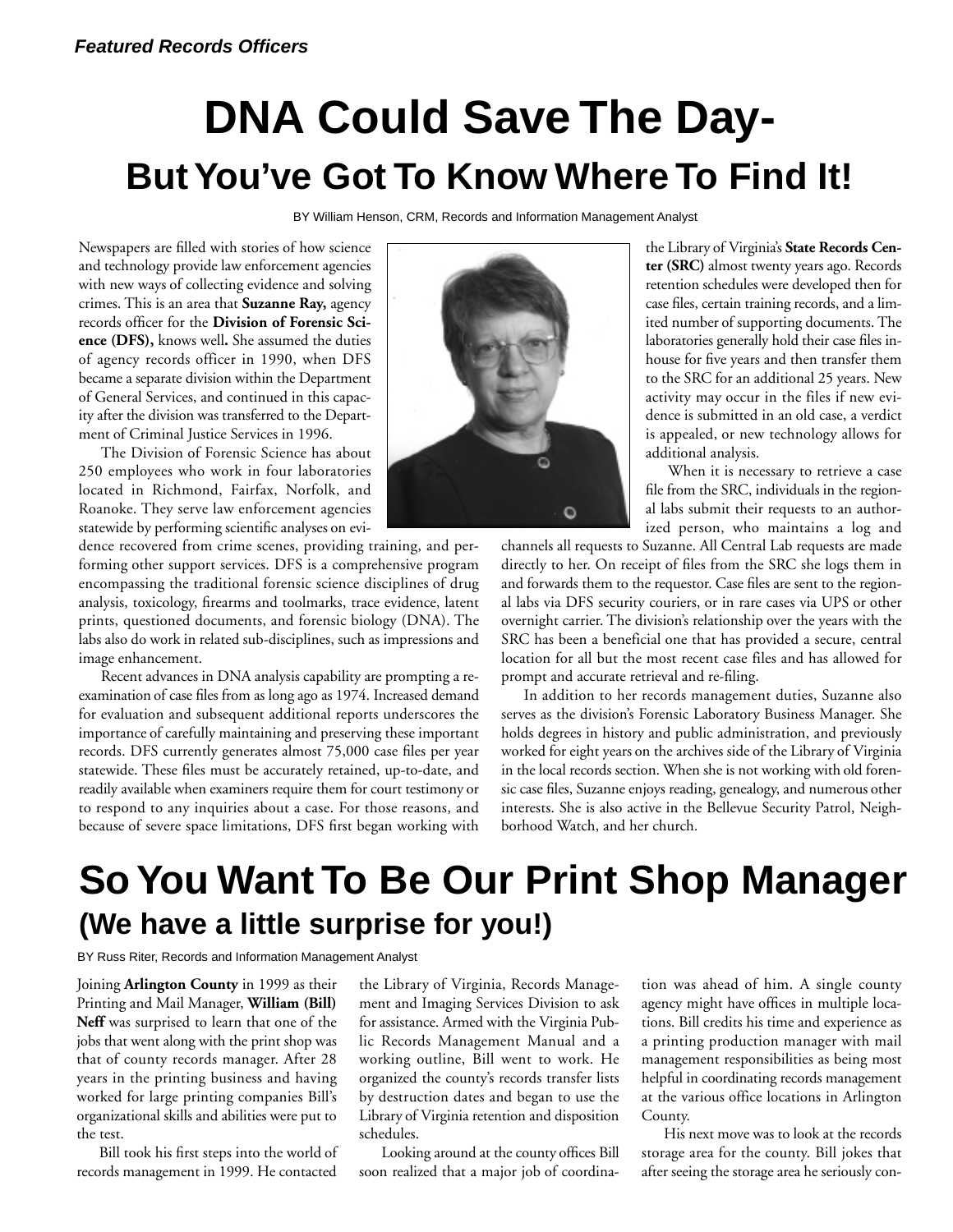sidered arson as the best possible option for the county's records management program. Dismissing arson as an option Bill moved on. Once he had a handle on the records of the various county offices, Bill set out to introduce the different offices to the State Records Management Program.

In February 2001, records analysts from the Library of Virginia conducted two workshops for the county employees on the state's records management program. Basic Records Management and Electronic Records workshops were presented to approximately 75 county employees at the Arlington County Central Library. Bill credits the coffee and sweet rolls with being the primary motivating reason for the large turnout.

After attending several conferences and workshops dealing with the various facets of records management, Bill has turned his attention to the county's electronic records. With the assistance and support of his agency director, Hank Leavitt, a task force has been put together to address the issue of electronic records and the possibility of implementing a county-wide imaging system. Several different departments of the county are involved with the task force, and the county's Department of Technology Services is playing a vital role in the study. Analysts from the Library of Virginia have met with the task force and have provided input. Currently, the task force is in the process of developing a work flow chart and is engaged in looking at vendors for the system.

The county is looking into a system that will scan records to CD and also generate microfilm. The intent is to place the shortterm records of the county on CD and to use mixed media to maintain the long-term records. The intent of the dual system is to allow the citizens of the county access to public records via the Internet using a CD based system and to preserve the long-term records on microfilm. Bill says that the county is actively engaged in seeing that all systems and output meet all state and federal regulations for records and security.

Bill has attended several conferences and workshops sponsored by the Library of Virginia in his capacity as Arlington's records manager. He is a member of the Virginia Association of Government Archives and Records Administrators and has found the interaction between its members to be most helpful as he learns and grows in his records management position.

# Scan-On BY Richard M. Harrington, Manager, Imaging Services Branch

#### **Image File Types or Formats – Why They Are Important!**

You have probably heard the acronyms such as TIFF, JPEG, or PDF being bandied about by IT people, salespersons, and an occasional co-worker who wants to seem in the "know." There are many image file types currently available besides these three. Including the above, some of the more common are:

| Extension                    |
|------------------------------|
| .bmp                         |
| .fpx                         |
| .gif                         |
| .pcd                         |
| .jpg or .jif Paintbrush .pcx |
| .eps                         |
| .pxr                         |
| .pdf                         |
| .png                         |
| .tiff                        |
|                              |

You can identify the image type or format by the file extension. This file extension appears with every file. In Word documents, the file extension is .doc, and in Excel, it is .xls. The above file extensions can be used to identify the type of image file format being used by your system when scanning documents or importing them for viewing. To see the file extensions on your computer, don't forget to turn on the button for viewing file extensions in your Windows program.

With all of these formats available, why should you be concerned with which one to use? The primary reason is the need to display the image over a wide variety of computers and software. Ever try to open an image someone sent to you via e-mail only to find that your computer could not open it? Some other reasons for being concerned with file types or formats are: proprietary versus open formats, access systems and performance, long-term use and storage, and initial costs versus long-term costs.

A proprietary format is one that has been created by a particular vendor for use with the vendor's system or software. These formats may end up being supported by only that vendor, making the life expectancy of the images produced dependent on that single company! You may find it far more critical to view an image without special supporting applications, but in an open format that is widely supported, rather than in a proprietary format.

What are the demands on your system? Do you have a small network or a stand-alone system? If the images are large, how quickly will they travel over the network? Do you have a large enough storage system in which to retain the images? Is the work of indexing and making corrections to the image going to be done at the user's desktop or from the server? Addressing these questions can help in determining what file formats you should use.

Are you planning to keep the images permanently or are they transient copies? Deciding on the retention of the original records before imaging will help determine what type of image format should be used. In addition, will you be planning to convert the original master image file to another format (called a derivative) in order to make it more easily accessible? The more information there is in the original master image, the better the derivatives produced from that image will be. This means using an extremely detailed file format such as a Tiff image using grayscale (various shades of gray including black and white) to capture the original record.

Ensuring that image files are flexible and can be easily processed is cost effective. Too much compression or too low a resolution may save money up front, but cost more later. Remember, what you know about file formats can go a long way in helping to make the decisions — that will produce a successful project.